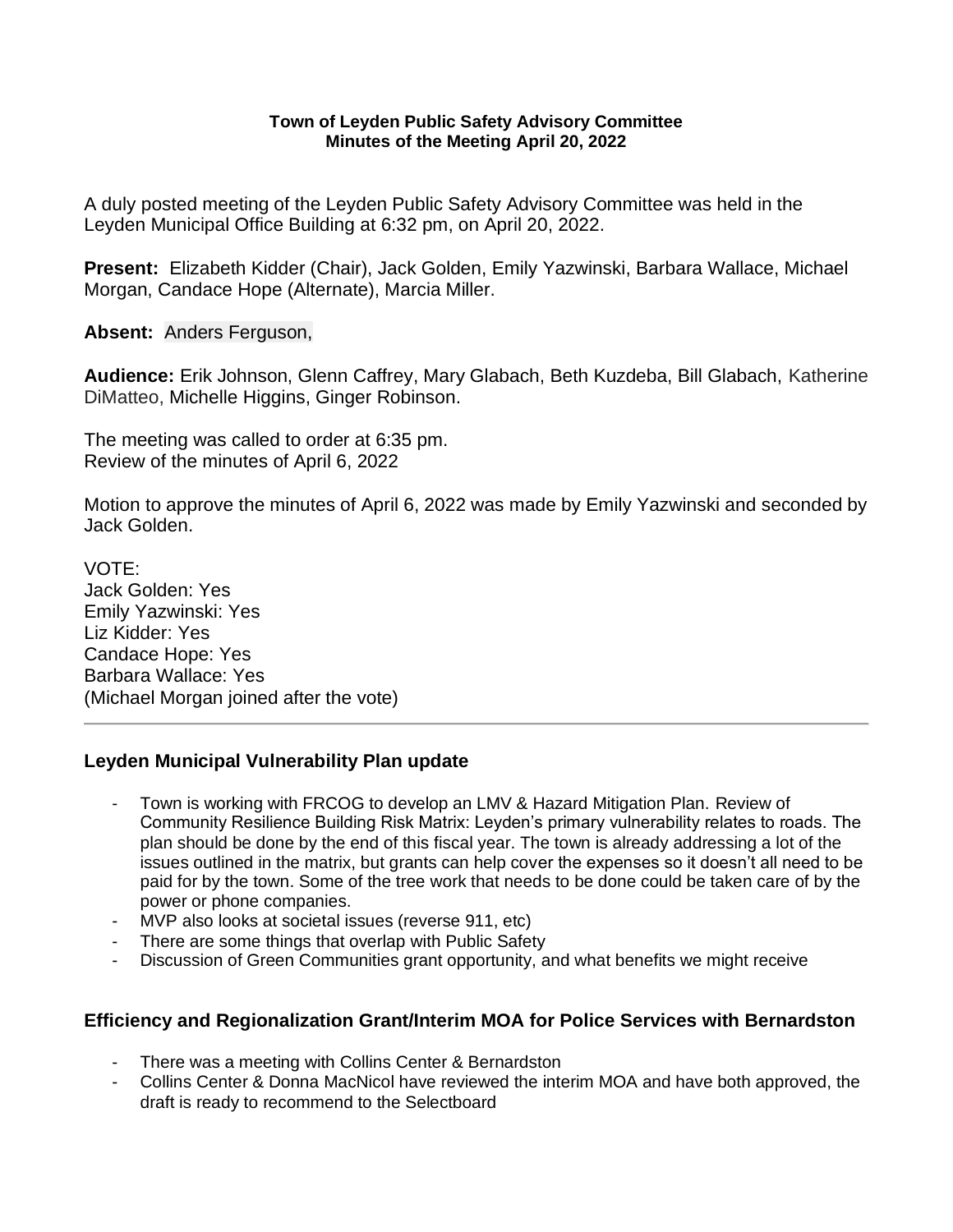- Review of proposed budget: "on call" hours would be the same amount of time (550-600 hours) residents of Bernardston receive. Last month we had 136 hours of coverage.
- 80 hours of dedicated patrol time (officer present in Leyden), with the option to increase in 10 hour increments.
- Current police budget is ~\$75k per year, and the proposed Bernardston budget is ~\$85k/yr
- Collins Center is gathering data on police calls from Shelburne Control and will present findings
- Public Info session will be held May 4th
- In-depth discussion of when the interim agreement should begin. Public Comments: concern about the 30 day termination, suggestion to make it 60 or 90 days. We can ask Donna MacNicol about extending the timeframe for termination. Bill would prefer the interim agreement be six months or a year, without the 30 day termination clause.
- Finance committee needs the MOA signed prior to the close of the warrant so they can know what the budget number is, why it's there, and what it covers. Warrant closes 2 weeks before Town Meeting (June 6).
- If the selectboard signs the interim agreement by early June, to take effect July 1, it would be in alignment with the needs of the finance committee to get the budget approved at town meeting.
- Bill said he is in agreement with this proposed timeline, pending an adjustment to the termination clause.

# **Communications - Public Information Meeting May 4th**

- Review of proposed announcement, revisions suggested will be incorporated before distribution
- Reviewed outline of the meeting agenda
- Jack volunteered to moderate the session

# **Fire, EMS, EMD updates, budget needs, historical research**

- Fire has been talking with finance about budget, Steven Foley is discussing the possibility of grants
- Someone from MEMA is coming on the 25th to discuss the Emergency Mgmt Plan
- Michael is looking into the fire pond study

# **Priorities and next steps**

- Jack & Emily will develop presentation for May 4th
- Liz and Barbara are working with the MEMA rep
- Liz will work on termination clause for interim agreement

# **Review Correspondence**

Public Comments and other business not reasonably anticipated by the chair 48 hours in advance of the meeting.

# **Next meeting: May 4th, at 6:30pm. In person at the town hall. Followed by May 18th.**

**Adjournment:** A motion to adjourn the meeting was made by Barbara Wallace and seconded by Michael Morgan.

Vote: Jack Golden: Yes